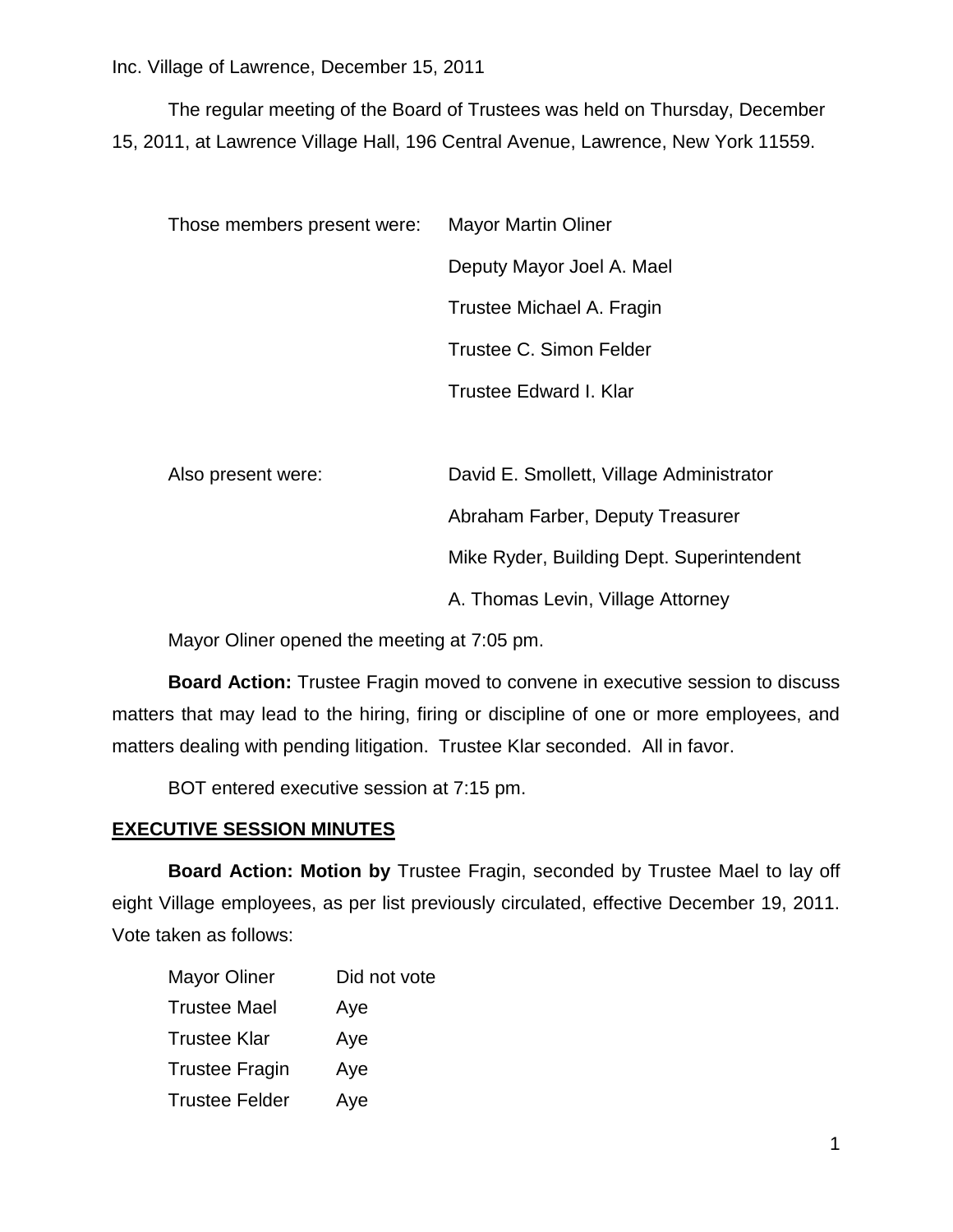Motion passed.

The Board returned to public session at 8:10. Mayor Oliner opened the floor to matters of Good and Welfare.

### **GOOD & WELFARE**

**1. Price of Annual Parking Spots:** Unidentified local businessman raised the issue of lowering the cost for annual parking spots in the municipal lots. Administrator Smollett said that the issue had previously been discussed and Village Code Enforcement Officer Peter Duggan is conducting a survey of parking spots in the lots to determine whether there are a sufficient number of vacant spots available.

**2. Petition from residents of New McNeil Avenue:** Trustee Fragin requested that the administration respond to a July 2011 petition from the residents of New McNeil Avenue that requested speed bumps on their street.

**3. Issue of Compensation for Members Serving on Various Village Boards:**  Trustee Fragin responded to an article appearing in a local Lawrence publication saying that some elected and appointed officials in the Village are currently compensated and said that the time commitment on the part of such Board members has grown exponentially over the past number of years.

**4. Letter from Resident of Copperbeech Lane Regarding Traffic on Street:**  Trustee Mael made reference to a letter sent from a resident of Copperbeech Street dated 7/18/11 and re-sent on 9/18/11 to the attention of the Mayor regarding traffic on Copperbeech Lane. Trustee Mael said the resident reported to him that she had not received any response to the letter. Mayor Oliner acknowledged receipt of the letter and said that he is looking into a solution for the issues raised in the letter and would contact the resident when a substantive solution is found. He agreed with Trustee Mael that the resident should receive acknowledgement of receipt of the letter.

**5. Intersection of Rockaway Blvd. and Brookville Blvd.** A resident raised the issue of constantly changing traffic rules for right turns on a red light at the intersection of Rockaway Boulevard and Brookville Boulevard. Mayor Oliner said that the intersection is not within the Village's jurisdiction but he will look into the matter and contact the Department of Transportation.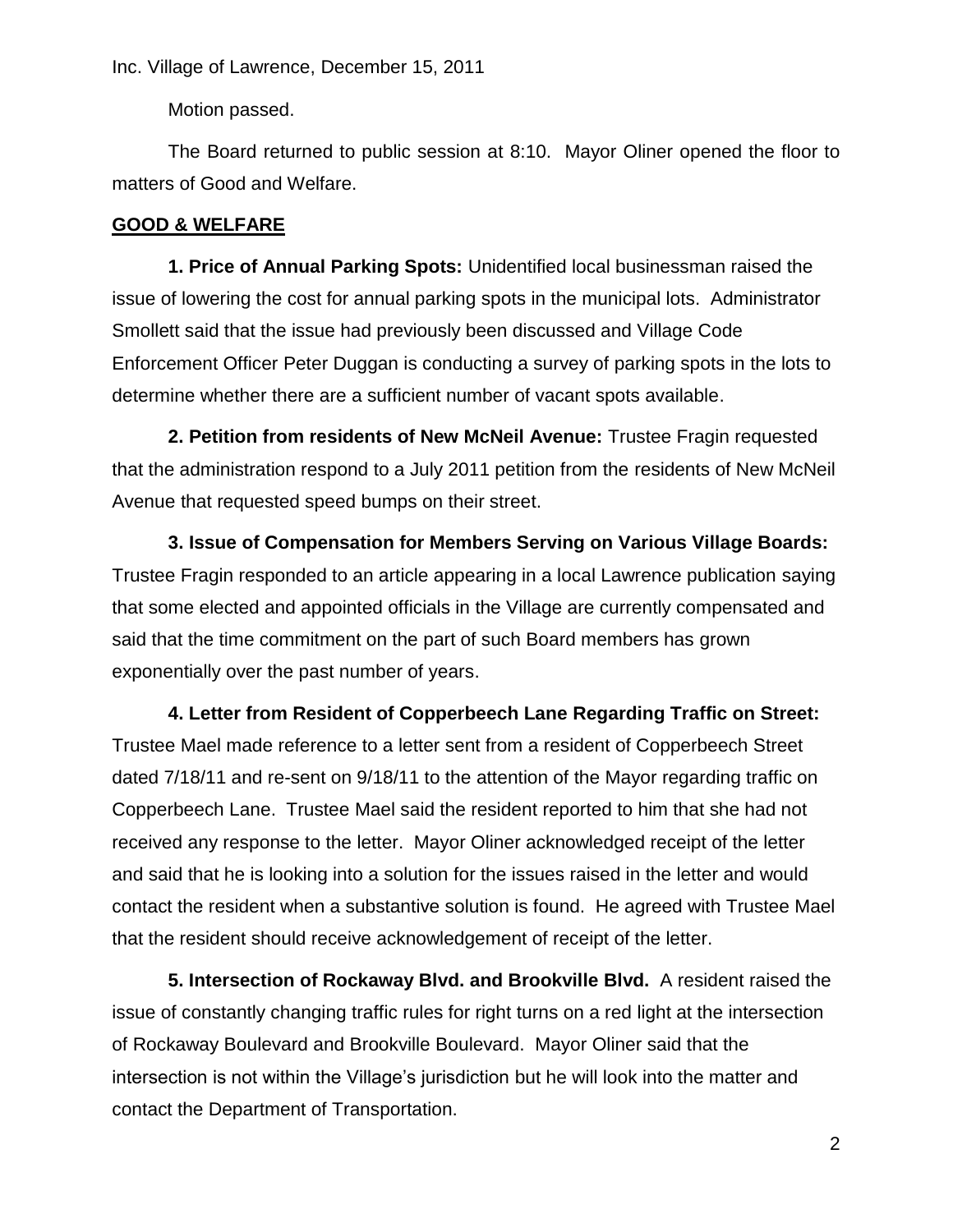### **6. Ronald Goldman, President of the Lawrence Association:**

- a) Thanked the BOT for continued use of the LYCC-Park House for Association meetings.
- b) Reiterated invitation to BOT members to join the Association and attend meetings.
- c) Reiterated his suggestion from a prior BOT meeting to place the issue of term limits for BOT trustees on a future agenda.
- d) Asked for information regarding the transfer of the Village sewer facility to Nassau County.
- e) Asked for information regarding rumors of personnel reductions at the Lawrence Golf Club.
- f) Thanked the Building Department and Michael Ryder for responsiveness to issues raised.
- g) Asked BOT to consider replacing old parking meters which are not operational, resulting in many tickets issued which have been dismissed in Village Court.

Mayor Oliner responded and advised that the sewer transfer is proceeding, to be effected by year's end. He also advised that during executive session cuts were made to LYCC personnel to be effected shortly.

Trustee Mael referenced a memo dated April 2007 which he had written and addressed to then, Village Administrator Merendino, Deputy Administrator Herron and Village Attorney Ronald Goldman, proposing term limits on BOT trustees. He referenced his "notes in the margins" indicating that then Village Attorney Goldman had responded this could not be done due to certain "legal impediments" which he had not specified. Trustee Mael asked Mr. Goldman whether he would voluntarily undertake to research the issue at this time and report back regarding such legal impediments. Additional discussion ensued. Mayor Oliner said the issue of term limits will be revisited at a future date.

## **APPROVE MINUTES**

Minutes of September 11, 2011 and November 11, 2011 tabled, to be placed on agenda for next meeting.

### **NEW BUSINESS**

**Item 1 – Approval of abstracts – General Fund #644, Recreation Fund #53, Sewer Fund #46, Trust Fund #238, Payroll #'s 2303, 2304, & 2305.**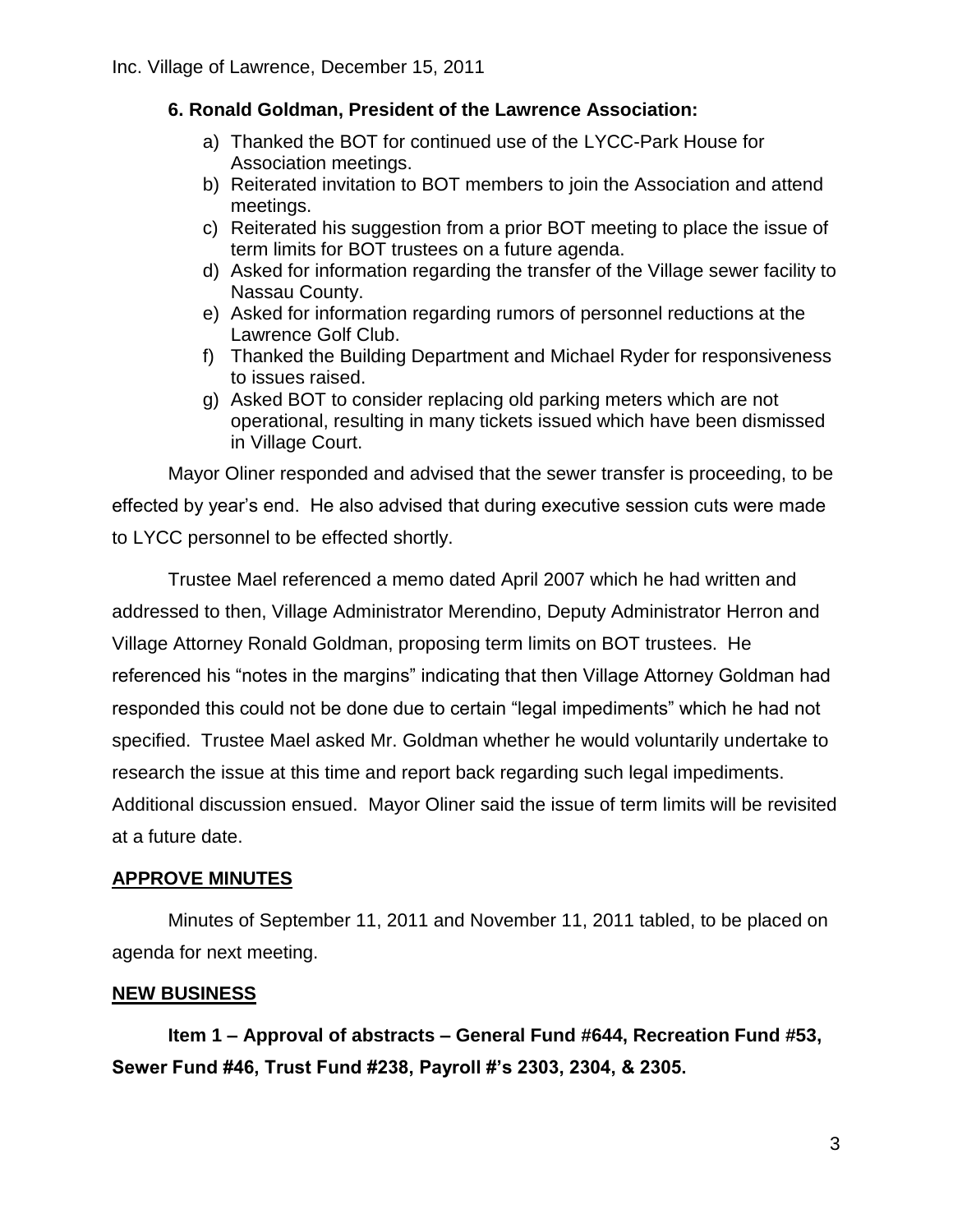**Board Action:** Trustee Klar moved to approve above listed abstracts with the exclusion of Claims Voucher #3369 for Mobile Fleet from General Fund Abstract #644. Trustee Fragin seconded. All in favor.

**Item 2 – AT&T Antenna Application –** Village Attorney Tom Levin explained that AT&T wants to swap out its current antenna configuration located at 2 Herrick Drive for a new antenna at the same location and with the same size parameters. Under Village Code Chapter 207 any such change must be presented before the Board for consideration of calling a Public Hearing to discuss the matter or, in its discretion, the Board can waive a Public Hearing and authorize the change which is what AT&T is requesting in this case. Village Attorney Levin advised that under Federal law, so long as the antenna meets FCC regulations pertaining to radio frequency emissions, municipalities cannot refuse placement of antennas in their jurisdictions on the basis of radio frequency safety considerations.

**Board Action:** Trustee Mael moved that the Board, as lead agency, find that this application is a Type II Matter pursuant to SEQRA, that the public hearing be waived and that the application be approved. Trustee Klar seconded. All in favor.

#### **Item 3 – Public Hearing, Lawrence Cedarhurst Fire Department (LCFD)**

**Public Financing –** Village Administrator Smollett read aloud Notice of Public Hearing dated November 23, 2011 announcing a Public Hearing to be held at Village Hall on December 15, 2011 at 8PM to propose local law Intro Bill L 1102 granting authority to the BOT to loan funds to the LCFD for the purposes of improving and reconstructing its firehouse.

**Board Action:** Trustee Fragin moved to open the Public Hearing. Trustee Klar seconded. All in favor.

Trustee Fragin explained the public interest of the issue, to wit, the need to renovate and construct extensions to the firehouse which serves the needs of the Lawrence/Cedarhurst fire department. Such construction is necessary in order to accommodate new engines and equipment which will not fit into the existing building.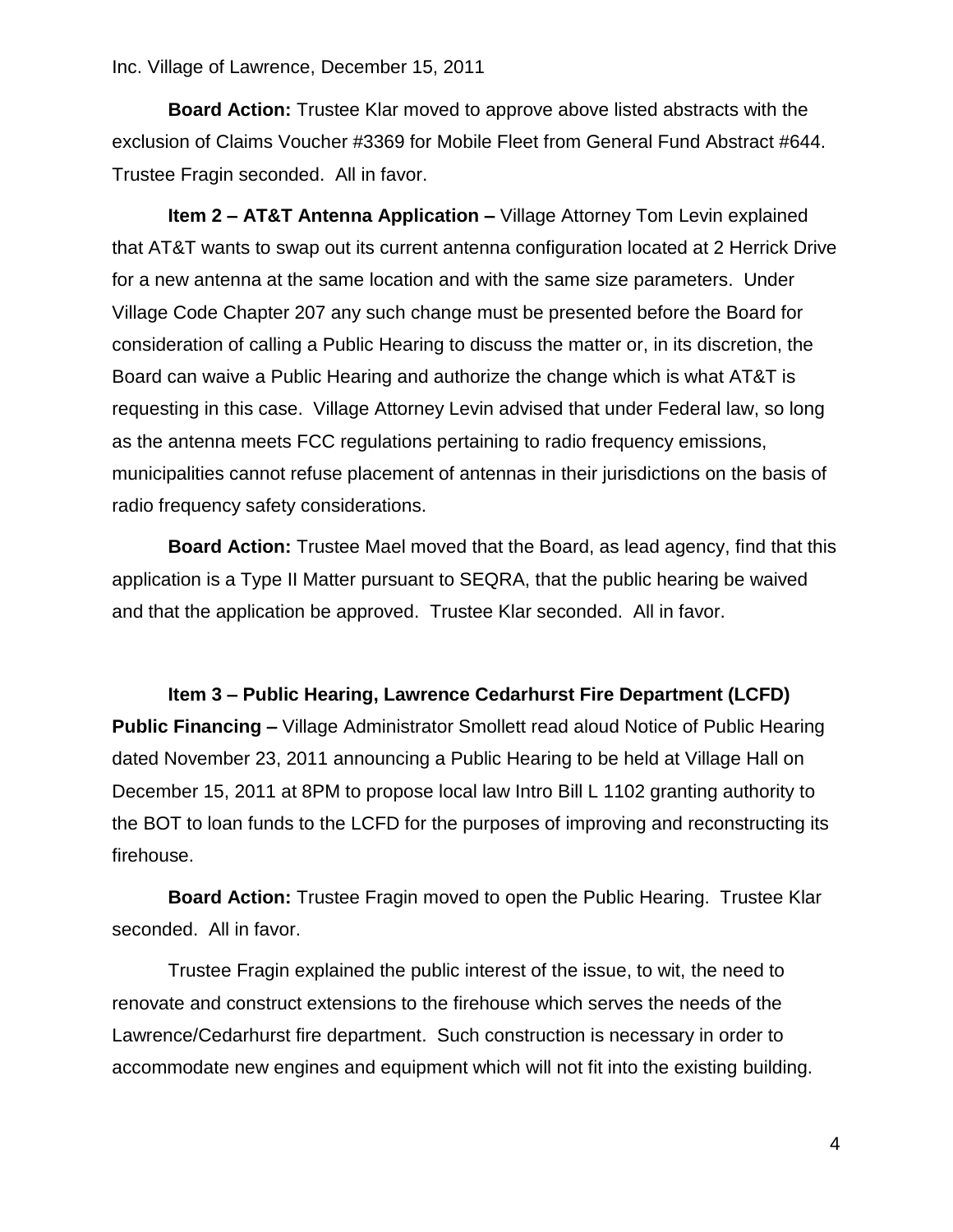The proposal at hand is to authorize the Village to finance the upgrades with public funds.

Trustee Mael said he supported the proposal with the following two caveats:

- a) Any loan granted must have a call feature to call the loan earlier than the initial term so that the Village could recoup the funds if necessary for its operations.
- b) Loans can only be granted to finance fixed price contracts to ensure that cost overruns do not occur.

Village Attorney Levin clarified that the Public Hearing is not to authorize an actual loan but rather to grant the Village the authority to make a loan should the Board of Trustees so determine. There were no comments from the public.

**Board Action:** Trustee Klar moved to close the Public Hearing**.** Trustee Fragin seconded. All in favor.

**Board Action:** Trustee Fragin moved to adopt the proposed local law. Trustee Klar seconded. All in favor.

### **Item 4 – 2011-2012 Golf Membership Refund Request**

An individual paid golf club membership in July 2011 for 2012 season under promotion which allows member to play for duration of 2011 season. Individual played 13 times and is requesting a refund of the membership fee paid since she believes she will not be able to play in 2012 due to a previous injury which has become aggravated.

**Board Action:** Trustee Klar moved to deny the refund request. Trustee Mael seconded. All in favor.

## **Item 5 – Appointment of Tom Pantelis as Attorney for Planning Board**

**Board Action:** Mayor Oliner appointed Tom Pantelis as Attorney for the Planning Board at the same rate of compensation he receives as Attorney for the Zoning Board. Mayor Oliner moved approval of the appointment; Trustee Felder seconded. All in favor.

**Item 6 – Retention of Surveyor, Barrett Bonaci & Van Weel, PC for 1 Rock Hall Road Subdivision**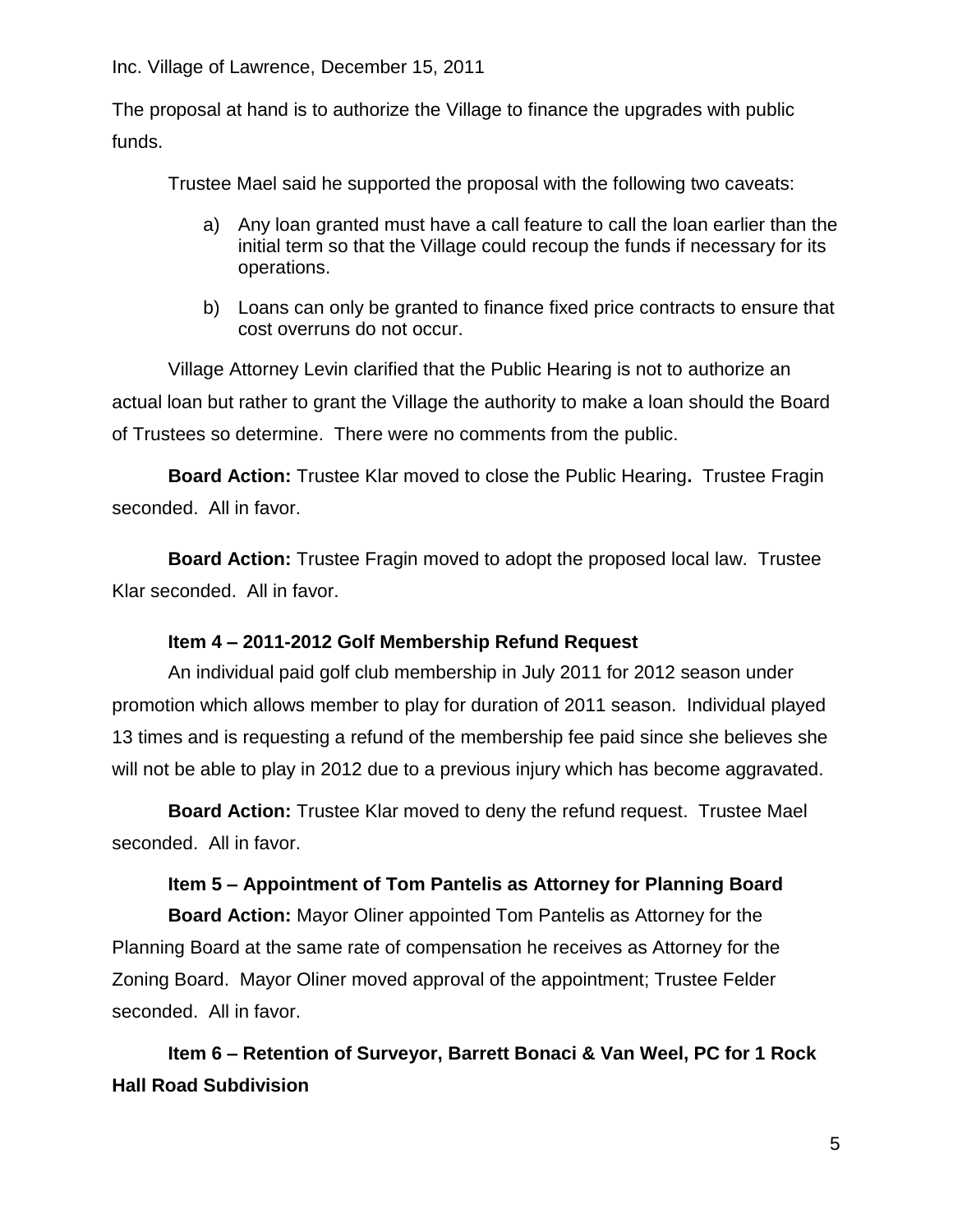Mayor Oliner said Barrett Bonaci & Van Weel was the low bidder and he already signed a retainer agreement with the firm. He requested that the Board ratify the retainer agreement.

**Board Action:** Trustee Fragin moved that the Board ratify the retainer agreement. Trustee Klar seconded. All in favor.

## **Item 7 – Approve Parks Commission recommendation to impose a 10% service charge on Golf Membership payments made after Feb. 15, 2012**

**Board Action:** Trustee Mael moved to approve. Trustee Fragin seconded. Discussion ensued. Trustee Mael amended his motion to impose a 15% surcharge on individuals who sign up for membership after Feb. 15. For individuals who sign up on or before Feb 15 no surcharge will be imposed and an allowance will be made to pay the membership fee in three equal installments due on Feb. 15, March 15 and April 15 respectively. Trustee Fragin consented to the amendment to the motion. All in favor.

# **Item 8 – Approve Park Commission Recommendation for 2012 Tennis Membership Rates**

**Board Action:** Trustee Klar moved to approve 2012 Tennis rates at the same levels as were in effect in 2011. Trustee Fragin seconded. All in favor.

# **Item 9 - Increase part time rate for laborers at LY&CC from \$10.00/hr. to \$12.00/hr. to cover night events and closing the facility**

**Board Action:** Item was tabled.

# **Item 10 - Approve promotion for Robert Daniels as DPW/Highway Superintendent**

**Board Action:** Mayor Oliner appointed Robert Daniels as DPW/Highway Superintendent. Trustee Klar moved to approve the appointment of Robert Daniels to the position of DPW/Highway Superintendent at an annual salary of \$93,000 effective January 1, 2012. Trustee Felder seconded. All in favor.

**Item 11 - Surplus Village Vehicles –** Withdrawn from agenda.

**Item 12 - Request transfer of Water Treatment Facility's State Pollutant Discharge Elimination System (SPDES) permit to Nassau County**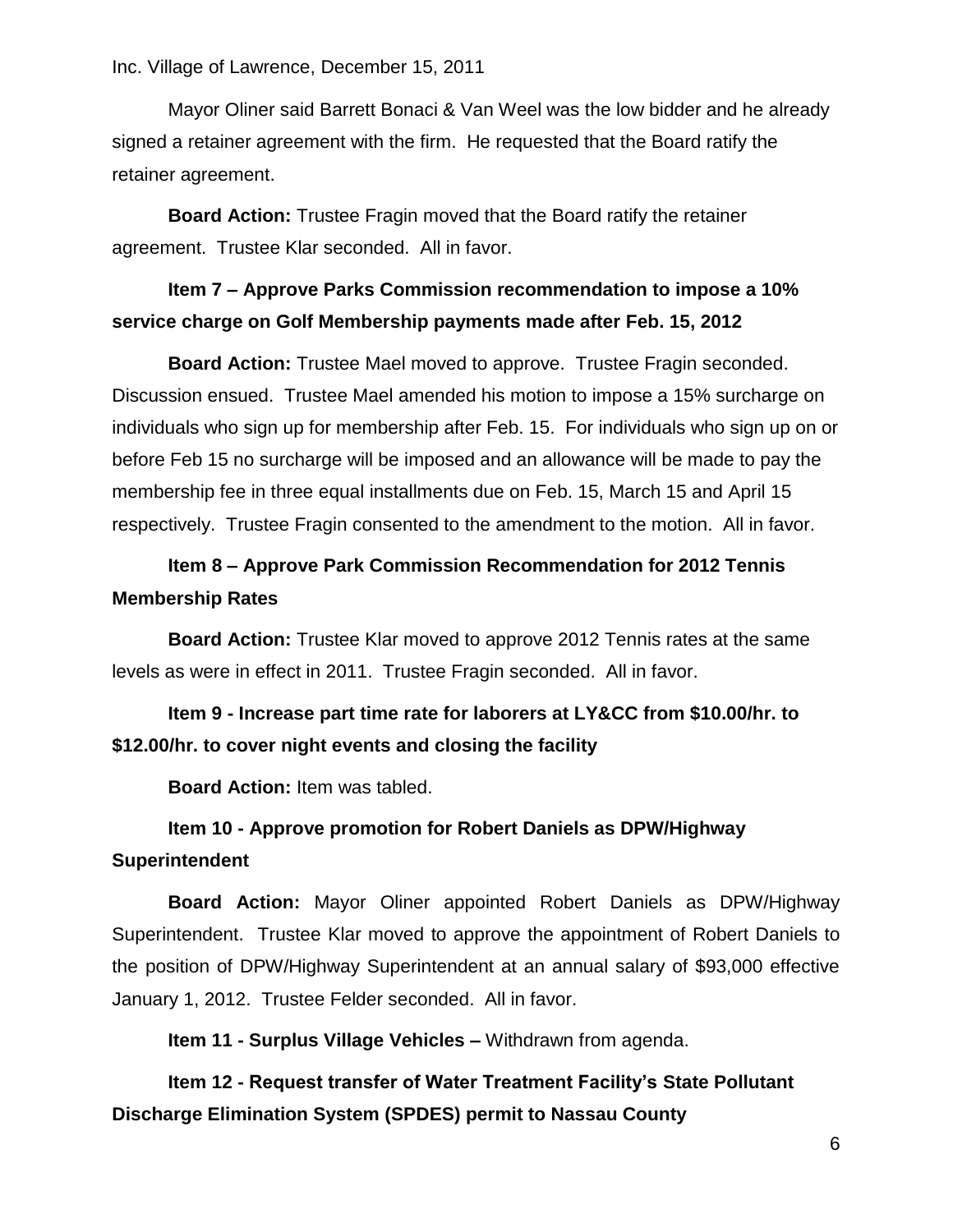Village Attorney Levin explained this item is a proposal for the Board to approve the request to transfer the Village's SPDES permit to Nassau County pursuant to Nassau County's application for such transfer in connection with the County takeover of the sewer treatment plant.

**Board Action:** Trustee Mael moved to approve the transfer application. Trustee Fragin seconded. All in favor.

### **Item 13 – Approve Cameron Engineering proposal for Storm-water analysis**

Mayor Oliner explained that storm water flooding is one of the Village's most serious ongoing issues. He solicited a proposal from Cameron Engineering for a solution to the problem. Proposal was more expensive than he had anticipated and he invited additional discussion on the matter. Trustee Felder suggested the Village seek additional proposals. No further action taken.

### **Item 14 – Catering refund request for \$500.00 - Miriam Taub**

**Board Action:** Trustee Klar moved to approve the refund. Trustee Fragin seconded. All in favor.

#### **Item 15 - Code Review Committee appointments**

no action

**Item 16 - Request for use of Village vehicle by LY&CC Greens-keeper**

No action taken.

### **Item 17 - LY&CC software and hardware system upgrade request**

Tabled.

### **OLD BUSINESS**

**1. FEMA Update** – Administrator Smollett said that documentation is in process of being submitted.

**2. LY&CC Insurance Update –** Mayor Oliner said that the insurance company should pay for the costs of an interior designer to choose décor for restoration of the facility. Administrator Smollett to follow up on this matter.

### **3. Catering hall refund request follow-up – Eric Stern**